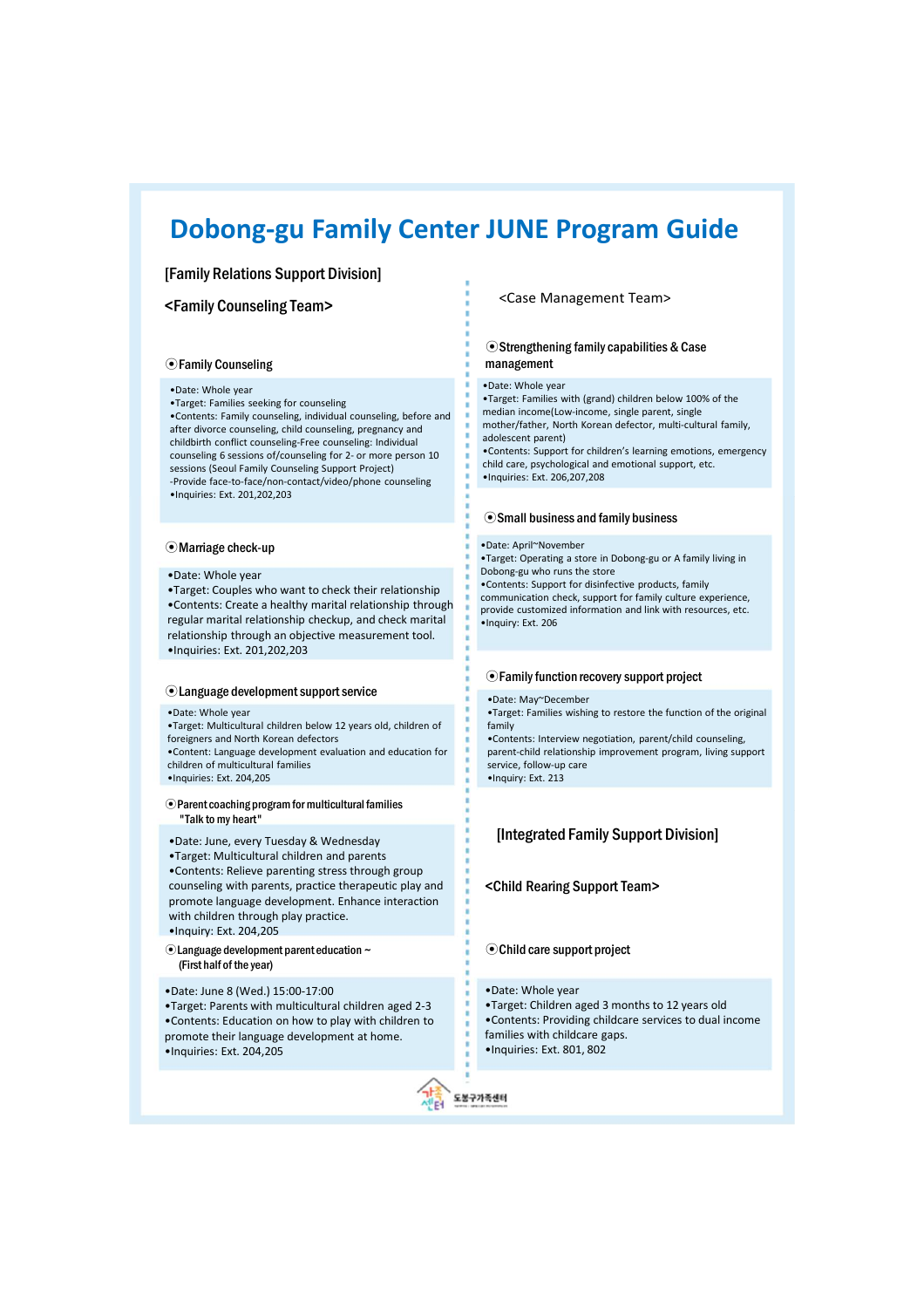# [Multicultural Family Support Division]

### ⊙Bilingual Environment Creation Program

- •Date: All year round
- •Target: Multicultural children

•Contents: We provide support for children to establish a healthy identity and grow into global talents by creating an environment where they can naturally communicate into 2 languages from infancy at home.

•Inquiries: Ext. 407

⊙Multicultural Family Language Playground (Vietnam, Chinese, Japan language)

- •Date: April-November 2x a month(16 sessions )
- •Target: Spouse and Multicultural family
- •Content: Spouse's Native language and culture
- •Inquiries: Ext. 407

### ⊙Multicultural Family Together with spouse program

- •Date: April-November (5 times in total)
- •Target: Multicultural family couple
- •Contents: A program to improve marital relations in multicultural families. Various couple activities, understanding
- of cultural differences, etc. •Inquiries: Ext. 407

### ⊙Marriage immigrant's Translation and interpretation service

# •Date: All year round

•Target: Multicultural families

•Contents: Support for various interpretation and translation services for marriage immigrants, communication between family members and emergency support in crisis situations, etc. Accompanying interpretation is available too. •Inquiries: Ext. 402

#### ⊙Support for multicultural children to prepare for school 'Learn everything'

- •Date: March December 1-3X a month
- •Target: preschool children, elementary 1-3 graders
- •Contents: Basic Hangul class (Hangeul letters · vowels, reading and writing words), basic math class (numbers, arithmetic operations, shapes) School life guidance class
- •Inquiries: Ext. 404

# ⊙Multicultural children's emotional stability and Career employment support project 'Approach'

•Date: March-November Once a week

Target: Multicultural school-age children aged 7 to 18 Contents: Individual counseling and emotional support for multicultural school-age children, inducing learning motivation through mentoring of college students in connection with professional institutions for career and job search. Inquiries: Ext. 403

### ⊙Multicultural children's future design program 'Say mama'

- •Date: March-November Once a week
- •Target: Multicultural families, elementary school students •Content: 3 countries (Vietnam, China, Japan)

Reinforcement of language ability and multicultural sensitivity of marriage immigrants in their mother's country •Inquiries: Ext. 403



#### ⊙Korean Language Education

#### •Date: March~June, Every

- •Target: Marriage immigrants and immigrated children
- •Contents: Online Korean Language Education (TOPIK
- brginner, Intermediate Advanced, Child study guide, Local culture understanding course)
- •Inquiries: Ext. 405

### ⊙Korean Language Study

#### •Date: April-November

•Target: Marriage immigrants in early entry •Contents: 1~2X a week Korean volunteer service together with Korean study up to 1:3 offline •Inquiry: Ext. 405

## ⊙Marriage Immigrant Early Adaptation Program

#### •Date: Twice a month

•Target: Marriage immigrants who have acquired f-6 visa •Contents: Resolving difficulties experienced by marriage immigrants in the early stages of entry through mentoring, Basic Law and Order/ Information on adaptation to Korean society/ Mutual understanding between families •Inquiries: Ext. 408

### ⊙Group counseling by nationality 'Draw'

•Date: June 3 (Fri) - 17 (Fri) / 10:00 - 12:00 (3 sessions) Target: Married immigrants within 5 years of entry

•Contents: A group counseling program for each nationality that relieves longing for the homeland from which they left based on story therapy.

•Inquiries: Ext. 401

# ⊙Multicultural family visiting education

#### •Date: Whole year ( 2 times a week)

•Target: Marriage immigrants living in Korea for less than 5 years, children who entered mid-term, Immigrated children, Children aged 3 to 12 years

•Contents: Provides 1:1 customized Korean language education through home visits, parent education during pregnancy, infancy, and childhood, and daily life services for children of multicultural families.

•Inquiry: Ext. 401

### ⊙Changdeokgung Palace Moonlight Tour

#### •Date: June 17 (Fri) / 20:00~21:40

•Target: Multicultural families with school-age children •Contents: A cultural experience program where you can visit Changdeokgung Palace at night with a professional commentator and enjoy traditional art performances. •Inquiries: Ext. 401

### ⊙A program together with Multicultural family mother-in-law

- •Date: June ~ November (4 sessions in total) •Target: Multicultural family parents-in-law •Contents: Multicultural family relationship improvement program such as communication with marriage immigrants and various activities. •Inquiries: Ext. 406
- 도봉구가족센터